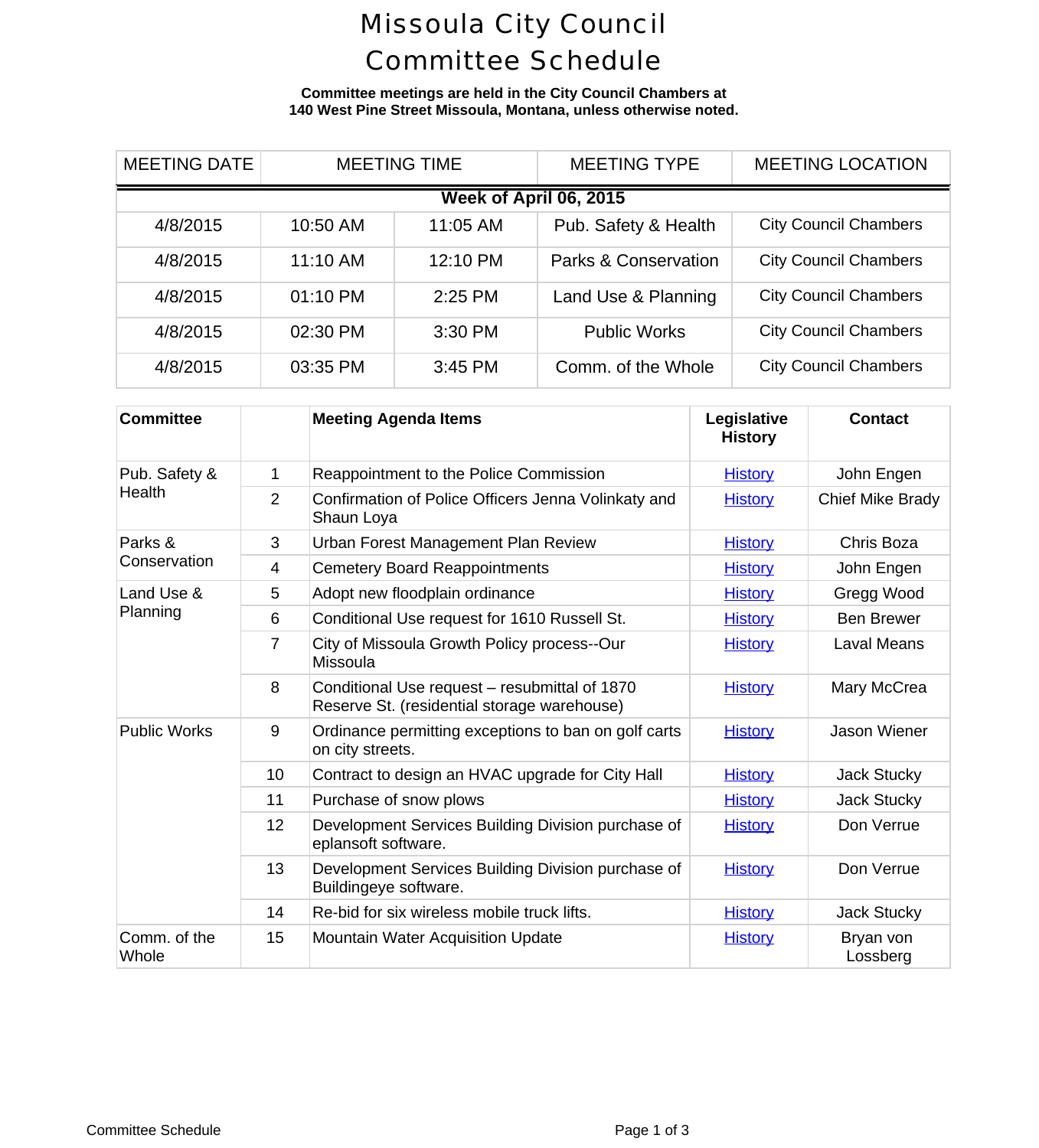## Missoula City Council Committee Schedule

## **Committee meetings are held in the City Council Chambers at 140 West Pine Street Missoula, Montana, unless otherwise noted.**

The following items have been referred to City Council committees, but the committees will not discuss them in *coming week:*

| <b>Committee</b>        |                | <b>Held Meeting Agenda Items</b>                                                                                                                                                       | Legislative<br><b>History</b> | Conta                       |
|-------------------------|----------------|----------------------------------------------------------------------------------------------------------------------------------------------------------------------------------------|-------------------------------|-----------------------------|
| Admin &<br>Finance      | 1              | Journal vouchers                                                                                                                                                                       | <b>History</b>                | Leigh Gr                    |
|                         | $\overline{2}$ | Budget transfers.                                                                                                                                                                      | <b>History</b>                | Leigh Gr                    |
|                         | 3              | Contract for the HOME Investment Partnership<br>Program                                                                                                                                | <b>History</b>                | Nancy H                     |
| Parks &<br>Conservation | 4              | Urban Forest Management Plan Update                                                                                                                                                    | <b>History</b>                | Chris B                     |
| Comm. of the<br>Whole   | 5              | Updates from Council representatives on the Health<br>Board, Community Forum, Transportation Policy<br>Coordinating Committee, other boards and<br>commissions as necessary. (Ongoing) | <b>History</b>                | Marilyn N                   |
|                         | 6              | Update from Missoula Economic Partnership<br>President/CEO James Grunke                                                                                                                | <b>History</b>                | Marilyn N                   |
|                         | $\overline{7}$ | <b>Broadband RFP</b>                                                                                                                                                                   | <b>History</b>                | Bryan von L                 |
|                         | 8              | Bi-annual meeting with the Chamber of Commerce                                                                                                                                         | <b>History</b>                | Marilyn N                   |
|                         | 9              | Community Based Organizations in the Budget<br>Process                                                                                                                                 | <b>History</b>                | Marilyn N                   |
| Land Use &<br>Planning  | 10             | Annexation, (see separate list at City Clerk's Office<br>for pending annexations) (Ongoing in committee)                                                                               | <b>History</b>                | Marty Re                    |
|                         | 11             | Discussion of City planning issues with members of<br>the Planning Board.                                                                                                              | <b>History</b>                | Jason W                     |
|                         | 12             | Adopt broadband standards for the City of Missoula                                                                                                                                     | <b>History</b>                | Brian von L                 |
| Pub. Safety &           | 13             | Fire Department update.                                                                                                                                                                | <b>History</b>                | Jason D                     |
| Health                  | 14             | Safety aspects of management of the urban deer<br>population in the city of Missoula.                                                                                                  | <b>History</b>                | <b>Dick Haine</b><br>Wilkir |
|                         | 15             | Discussion with Crime Victim Advocate Office.                                                                                                                                          | <b>History</b>                | Jon Wil                     |
|                         | 16             | Air quality issues related to railroad operations in<br>and through Missoula.                                                                                                          | <b>History</b>                | Dave Stro                   |
|                         | 17             | Review referrals held in committee for removal                                                                                                                                         | <b>History</b>                | Marty Re                    |
|                         | 18             | Police Department update.                                                                                                                                                              | <b>History</b>                | Mike Br                     |
| <b>Public Works</b>     | 19             | Joint Trenching Agreement between utilities and City<br>of Missoula                                                                                                                    | <b>History</b>                | Caitlin Cor<br>Jason W      |
|                         | 20             | Metropolitan Planning Organization Transportation<br>Market Research Survey contract                                                                                                   | <b>History</b>                | Mike Ha                     |
|                         | 21             | Amending Title 12.14 - Right-of-way                                                                                                                                                    | <b>History</b>                | Doug H                      |